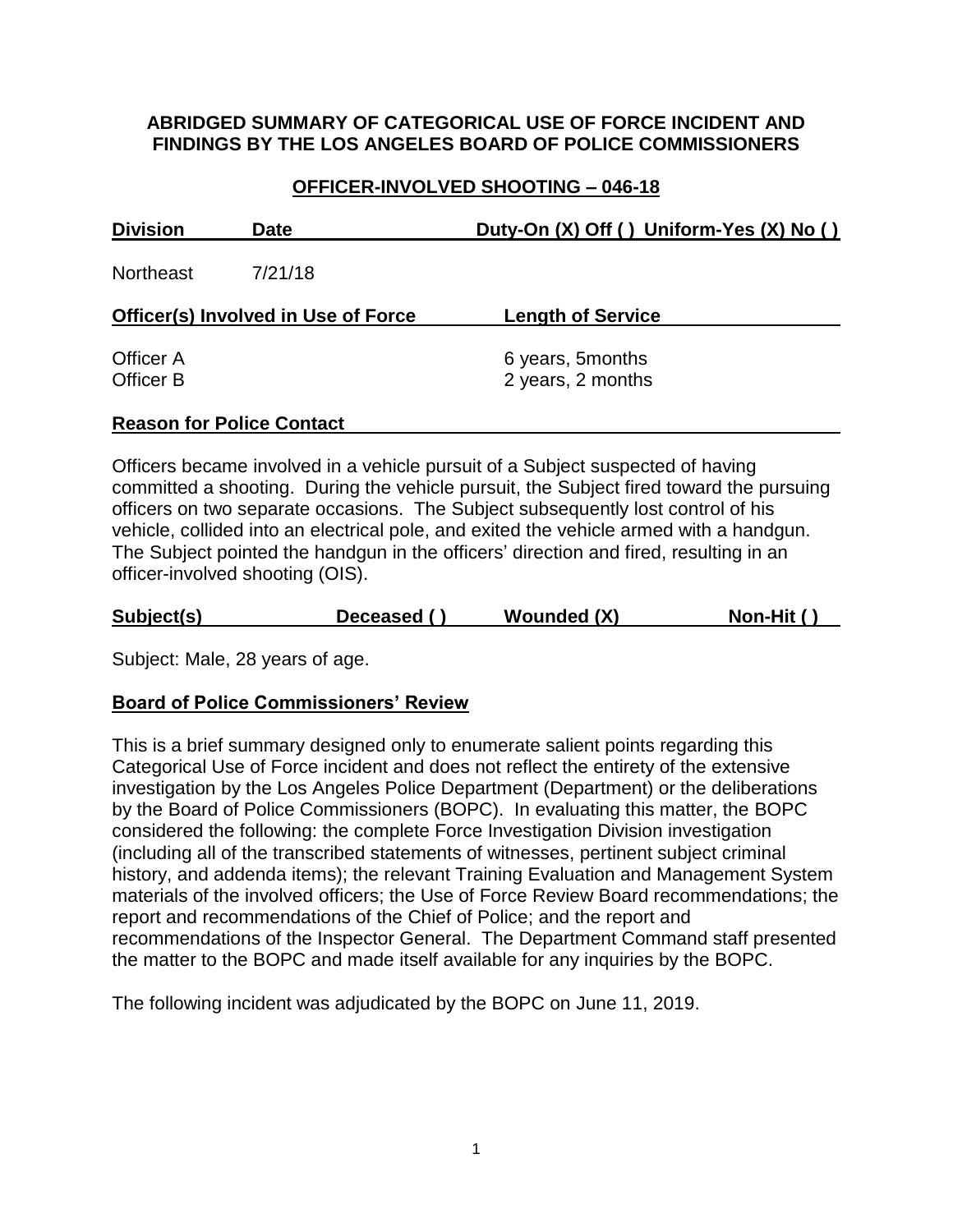#### **Incident Summary**

The Subject shot and injured two people, Victims A and B. Several calls were made to 911 as the Subject carried Victim A out of the residence and placed her in the front passenger seat of a vehicle. The Subject entered the driver's seat and fled the scene in his relative's vehicle.

The responding officers contacted the Los Angeles Police Department (LAPD), Records and Identification Vehicle Warrant Section, and reported the vehicle the Subject had left in as having been stolen. In addition, the stolen vehicle report noted the vehicle contained an armed and dangerous Subject.

The vehicle being driven by the Subject was subsequently located by an LAPD Air Unit. The Air Unit's Tactical Flight Officer, Officer E, broadcast updated units on the stolen vehicle's location and continued to provide updates on the vehicle's route of travel while advising responding units that the vehicle was failing to stop for red phase tri-lights and driving into opposing lanes of traffic.

The Subject was driving the stolen car and Victim A was seated in the front passenger seat, which was reclined.

Patrol Division Police Officers F and G were at the police station when they heard Officer E broadcast for units to respond Code Three, with emergency lights and siren, for a possible stolen vehicle. According to Officer F, he/she heard a broadcast indicating the vehicle was possibly involved in a carjacking. According to Officer G, he/she heard Officer E provide a description of the vehicle and request units to respond Code Three. Officers F and G entered their police vehicle and responded from the police station.

Officer E advised the ground units of the stolen vehicle's location. Officers F and G observed the stolen vehicle when it passed the officers, at which time Officer F negotiated a U-turn, positioned his/her police vehicle behind the stolen vehicle, and began to follow it.

In the interim, Police Officers A and B were in a marked police SUV equipped with a Digital In-Car Video System (DICVS). During their previous times working together, the officers had general discussions regarding pursuit tactics. According to Officer A, the officers had previously discussed the Department's pursuit policy.

Officer A conducted a computer inquiry on the vehicle's Mobile Digital Computer (MDC) read information regarding the stolen vehicle, which noted the vehicle contained a possible armed and dangerous attempted murder suspect. Officer A activated the officers' vehicle's light bar system with siren and responded to the following. Officers A and B were both equipped with and activated their Body Worn Video (BWV).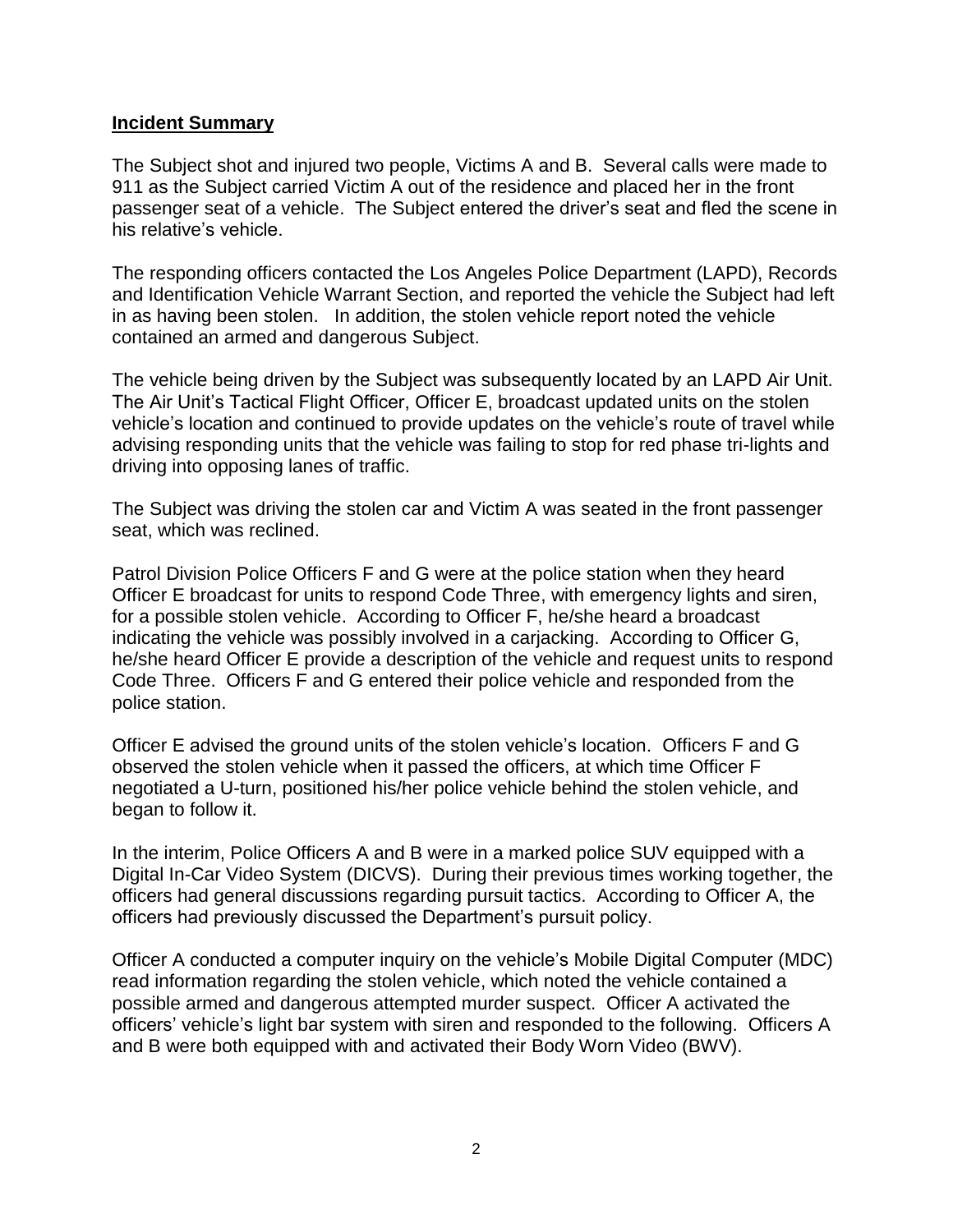Hollywood Patrol Division Sergeant A was in a marked police Sports Utility Vehicle (SUV) equipped with a DICVS.

Sergeant A was at Hollywood Station when he/she heard Officer E broadcast the route of travel for the vehicle being driven by the Subject. Sergeant A responded, began to follow Officers A and B's vehicle, and activated his BWV.

Additional officers responded to the following, which included Police Officers H and I. The officers were in a marked police vehicle equipped with a DICVS.

The Subject continued to drive in an erratic manner. Simultaneously, Officers A and B were preparing to negotiate a turn when Officer E broadcast, "Watch your traffic guys. Watch your traffic and watch this guy is armed." The Subject nearly collided with Officers A and B's police vehicle as the Subject negotiated a turn. Officers A, B, F, G, and Sergeant A began to pursue the Subject.

Officer E continued to broadcast updates of the stolen vehicle's location. Sergeant A broadcast that he/she was with the pursuit. Officers A and B were the primary unit, Officers F and G were the secondary unit, and Sergeant A became the third unit and began to supervise the pursuit.

CD advised all units on all frequencies of the pursuit and provided a description of the stolen vehicle.

An approximately 15-minute, 9.2-mile pursuit ensued. As the pursuit continued, the Subject committed numerous traffic violations.

Uniformed Sergeant B joined the pursuit in a marked police SUV equipped with a DICVS.

Patrol Division Officers H and I joined the pursuit. At this point in time, Officers A and B were the primary unit, Officers F and G were the secondary unit, Sergeant A was the third unit, Sergeant B was the fourth unit, and Officers H and I became the fifth unit in the pursuit.

The Watch Commander broadcast that Sergeant A was the Incident Commander (IC). Sergeant A then requested three additional units in the pursuit. According to Sergeant A, he/she requested the additional units because the vehicle contained a possibly armed and dangerous suspect.

The vehicle pursuit continued as the stolen vehicle increased its distance from the pursuing vehicles, with the Air Unit still overhead. The Subject was involved in a traffic collision but failed to stop and continued to flee from the officers.

The Subject then drove into a gas station. Officer E advised pursuing units the vehicle had entered and stopped at the gas station.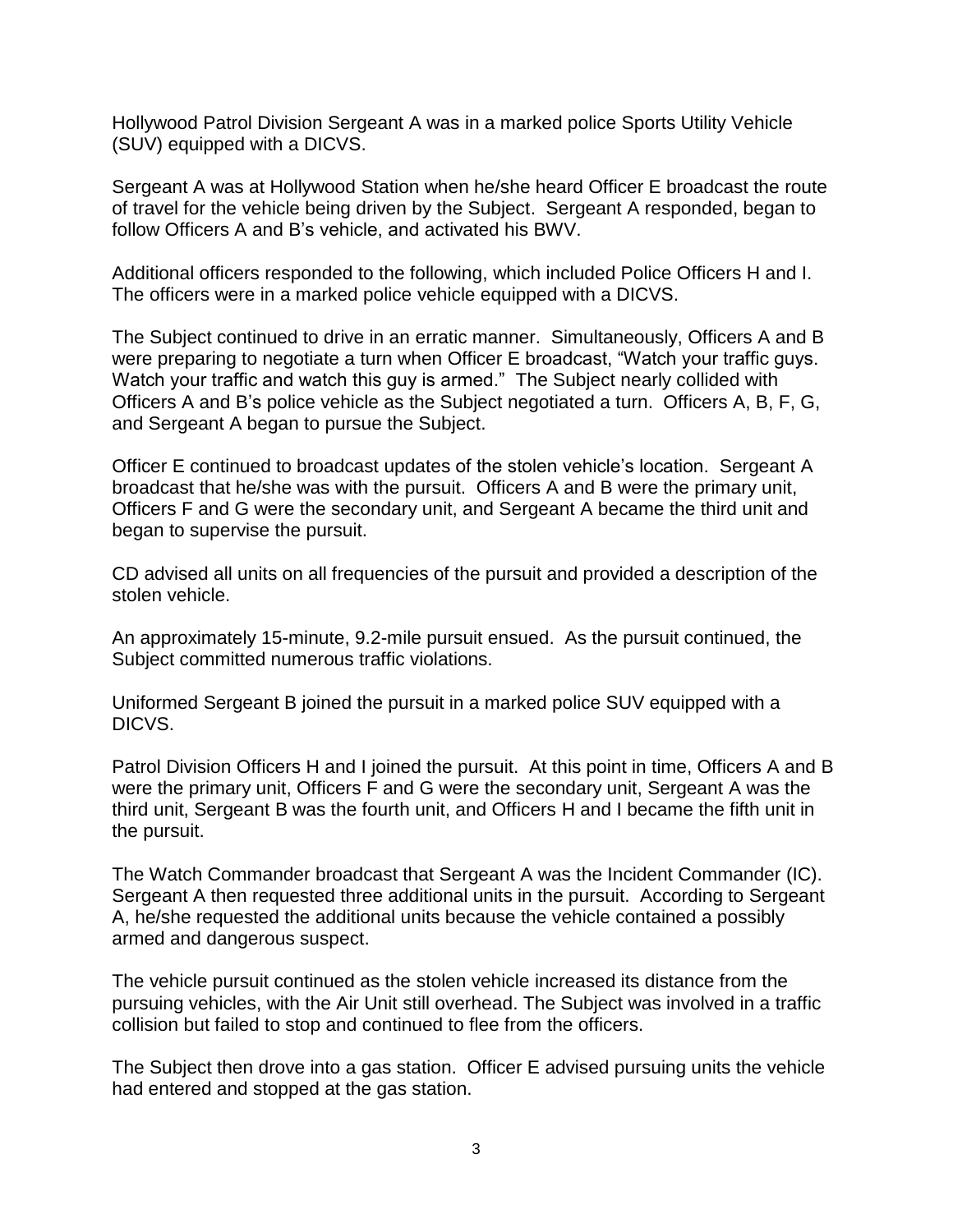Meanwhile, Victim B was at the gas station refueling his vehicle.

The Subject stopped near the gas pumps adjacent to Victim C's vehicle. The Subject approached Victim B while armed with a handgun and demanded his car keys. As this was occurring, Victim C began to hear sirens. The Subject then re-entered his stolen vehicle and drove away. The pursuing officers were unaware an attempted carjacking had occurred due to the distance the Subject had created between himself and the officers.

The pursuing officers caught up to the Subject as he drove away from the gas station. The Subject's vehicle then lost its front tire and began to decrease its speed.

While seated in the moving police vehicle, Officer B's BWV depicted Officer B removing his/her seatbelt and unholstering his/her service pistol. Officer B held his/her weapon in his/her right hand in a low-ready position with his/her finger along the frame.

The BWV microphone worn by Officer B captured Officer A advising Officer B they could not conduct a Pursuit Intervention Technique (PIT) because the Subject was armed.

Officer B kept his/her pistol unholstered as the Subject continued to evade the officers, driving on the right front rim and three tires. Officer B broadcast that it looked like there were two occupants in the stolen vehicle.

Officer A observed the Subject reaching toward the center console area. Officer A told Officer B that the Subject was arming himself and told Officer A to broadcast that information, which was done.

The Subject increased his speed as the pursuit continued. Officer B holstered his/her service pistol and placed his/her seatbelt back on. The BWV microphones worn by Officers A and B captured Officer A warn Officer B that the pursuit could possibly end in an officer-involved shooting (OIS) and telling Officer B to be prepared. The BWV microphones also captured the officers discussing post-pursuit tactics. The officers agreed that Officer A would be the contact officer and Officer B would be the cover officer.

Officer E observed smoke and believed the Subject was possibly firing at the pursuing officers. The DICVS from Officers A and B's police vehicle depicts smoke rising from the bottom of the Subject's vehicle.

According to Officer A, as the stolen vehicle continued to flee, he/she noticed the Subject once again reach toward the center console area. Suddenly, Officer A observed two muzzle flashes from the driver's side of the stolen vehicle, which caused the vehicle's rear window to shatter.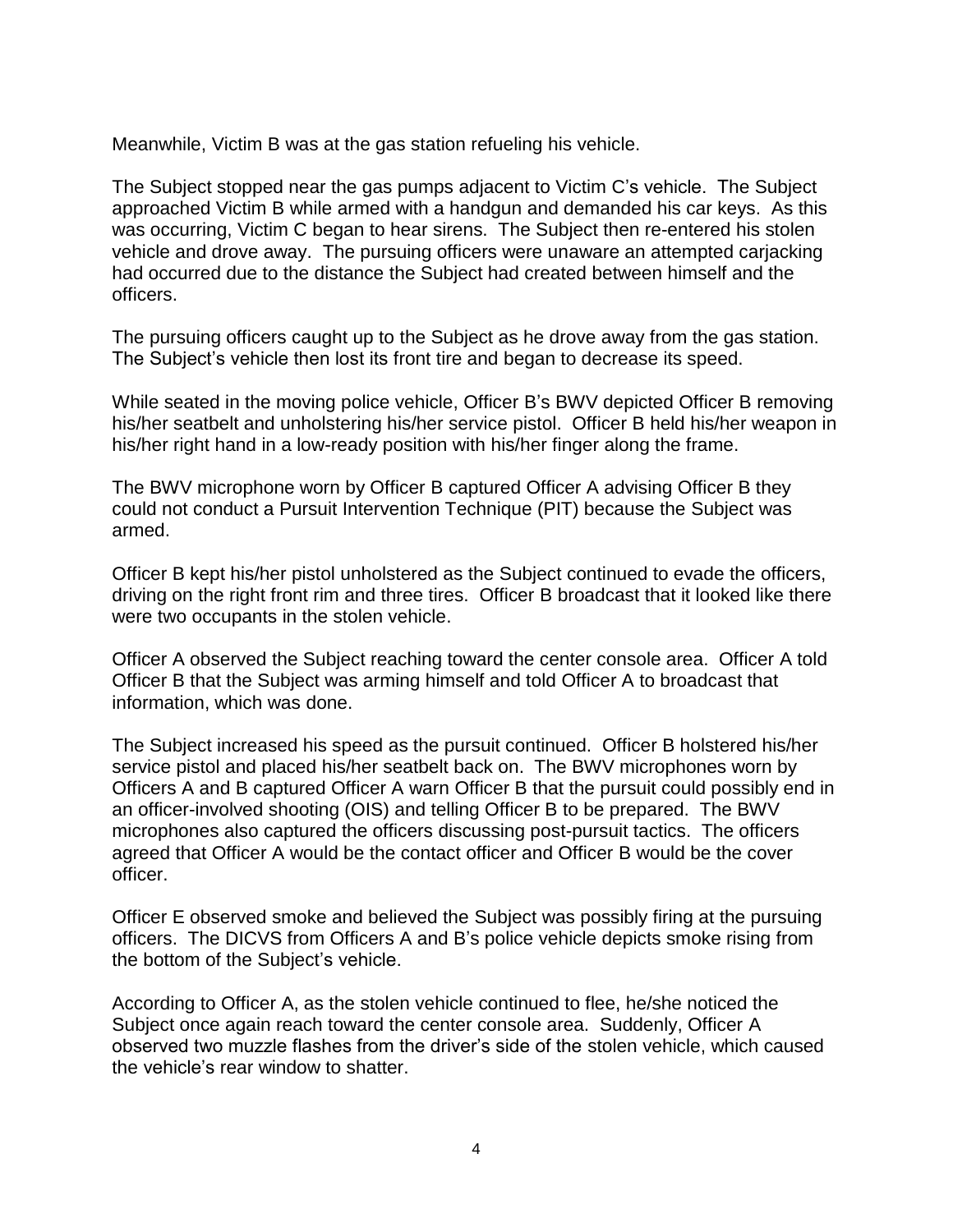DICVS footage depicts what appears to be two gunshots being fired from within the stolen vehicle and passing through the rear window. Forensic Science Division (FSD) conducted a bullet path analysis on the stolen vehicle. During an examination of the vehicle, a penetrating impact on the rear window tail light housing was noted. FSD concluded the impact was consistent with a bullet traveling from the front of the vehicle toward the rear.

According to Officer B, the officers were behind the stolen vehicle when he/she noticed the rear window shatter and acknowledged shots were being fired.

Officer B broadcast an "officer needs help" call along with the officers' location. Officer B unholstered his/her service pistol a second time, removed his/her seatbelt, and maintained his/her pistol in his right hand at a low-ready position with his/her finger along the frame.

The stolen vehicle continued to flee. Officers A and B's BWV and DICVS microphones captured Officer A telling Officer B not to shoot and that Officer A was going to create distance from the Subject's vehicle. According to Officer A, there was moderate to heavy traffic in the area and he/she did not want Officer B to shoot from the moving vehicle with the possibility of a bullet striking an innocent bystander, pedestrian, or motorist. Officer A stated he/she wanted to create distance to reduce the risk that the officers would be shot.

According to Witness A, the stolen vehicle turned when she observed an arm extend out of the driver's window, with a silver handgun in the hand. Witness A observed the Subject begin to shoot in the direction of the responding police vehicles. Witness A stated she heard two to three gunshots and then observed the stolen vehicle continuing to drive.

The DICVS microphones for Officers L and M's police unit captured what appears to be two gunshots emanating from the stolen vehicle. Officer L is heard saying the Subject had just fired two rounds. Officer L's BWV microphone also captured the audible sound of two gunshots.

During his/her interview, Officer L indicated he/she believed the Subject was firing at the pursuing officers. Officer M believed the Subject was firing at them. The DICVS did not capture video of the Subject shooting because the Subject was out of the camera's view.

Officer E and the pursuing officers did not see the Subject shoot the second volley of shots at the responding/pursuing officers or indicate they observed the Subject's hand out of the window.

The BWV microphones worn by Officers A and B captured Officer A telling Officer B to broadcast to the Air Unit that they were going to keep their distance because of shots fired. The stolen vehicle continued driving. Officer B advised the Air Unit they were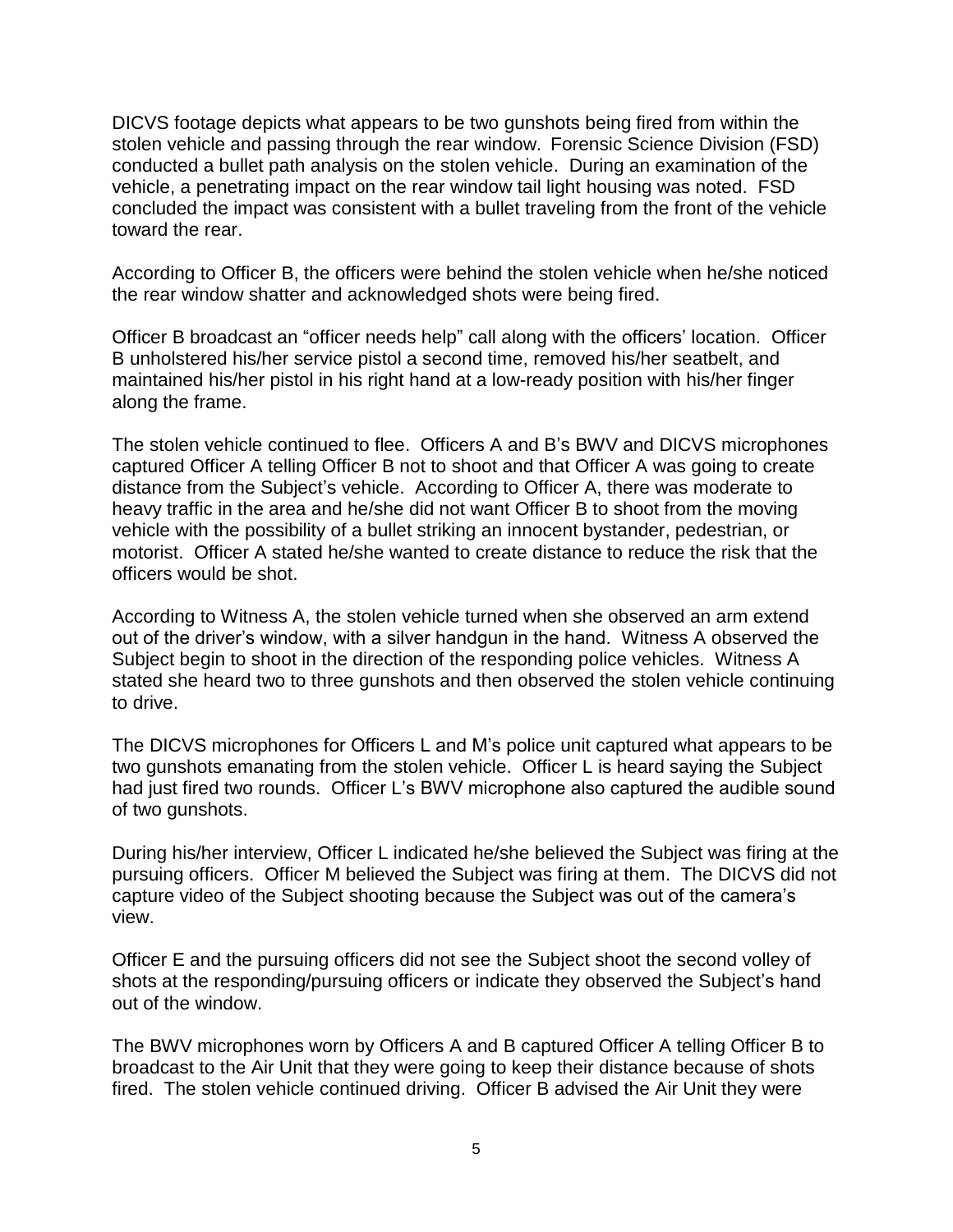going to keep their distance as the stolen vehicle swerved and collided with an electrical pole directly in front of a grocery store.

Officers A and B's DICVS captured the Subject opening the driver's door of his vehicle. The Subject exited the vehicle, faced Officers A and B armed with a handgun in his right hand, and fired in the officers' direction. The BWV microphone worn by Officer A captured the audible sound of two gunshots as Officers A and B exited their police vehicle. The Subject then began to run toward the grocery store entrance/exit doors. DICVS depicted Officer A flinching while unholstering his/her service pistol. Officer A placed his/her left knee on the ground, positioning him/herself next to an open driver's side door. Officer A then discharged five rounds at the Subject as the Subject ran toward the grocery store's entrance/exit doors. Simultaneously, Officer B, who was still unholstered, stepped toward the outer edge of his/her open front passenger side door and discharged three rounds at the Subject. The Subject then entered the grocery store via the entrance/exit door. The investigation determined the Subject was struck one time in the left elbow.

At the time of the OIS, Officers A and B were the primary unit, Officers F and G were the secondary unit, Sergeant A was the third unit, Officers H and I were the fourth unit, Officers K and J were the fifth unit, and Sergeant B was the sixth unit.

### **Below is an account of the officers' actions during the OIS and their reasoning for their Use of Deadly Force:**

**Officer A** was the driver of his/her police unit when the Subject's vehicle collided with an electrical pole in front of the grocery store. According to Officer A, he/she placed the police vehicle in park, opened the driver's door and noticed the Subject exiting the vehicle armed with a handgun. According to Officer A, the Subject got out of the car, immediately turned and faced the police car, pointed a gun, and shot.

Investigators asked Officer A what his/her background consisted of at the time of the OIS, and he/she stated that it was a grocery store, and that the Subject was at the wall near the entrance. Officer A said that there were civilians and people in the area, but they were not close to the Subject. Officer A fired his/her first round when the Subject was on the sidewalk near the traffic signal post. Officer A continued to discharge his/her pistol at the Subject as he ran toward the front doors of the grocery store, still holding his pistol.

Officer A told investigators, "So I did cease fire when the Subject began running into the grocery store out of reverence for human life. Because that is what guides our use of force policy. Because of the background, I didn't know how many people were in there. I saw people running in and out of the grocery store. So, instead of engage - continuing to engage the Subject, I had to cease - - cease fire out of the reverence for human life."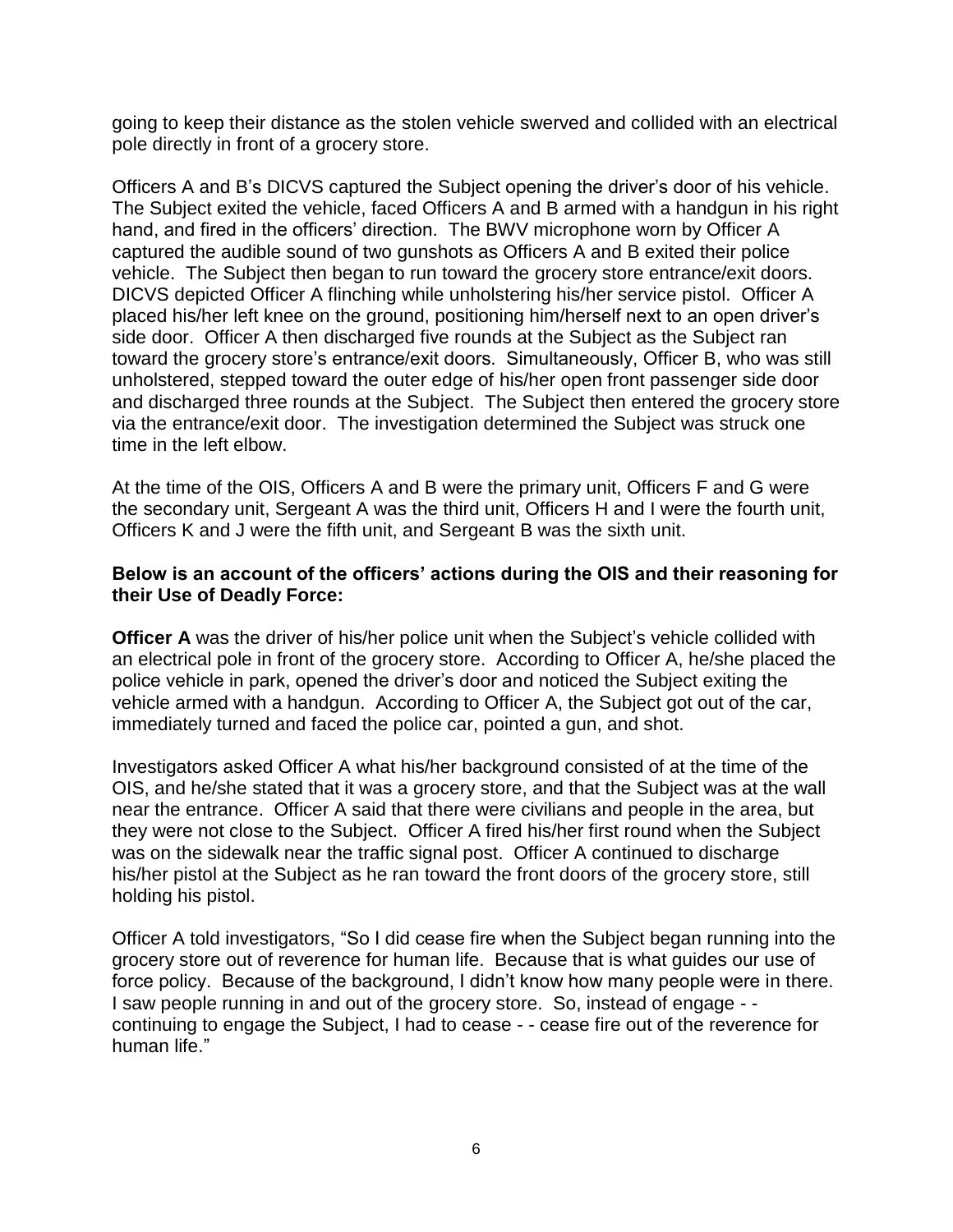Digital In-Car Video footage from Officers A and B's vehicle, shows that Officer A's final round was fired as the Subject completed his turn to enter the store.

From the time the Subject fired his two gunshots until the Subject entered the store, approximately three seconds had elapsed.

**Officer B** was the front passenger when the Subject's vehicle collided with the electrical pole. Officer B broadcast that the vehicle had crashed and opened the front passenger door. Officer B exited the vehicle, positioned him/herself behind the front passenger door, and then heard a gunshot. According to Officer B, he/she did not know who had fired that round. Officer B raised his/her service pistol and held it in a two-handed shooting position.

Officer B stepped to his/her right while utilizing the front passenger door for cover. Officer B stated he/she observed the Subject exit the vehicle, lean forward with both hands near his front waistband area, while running toward the front entrance of the grocery store.

According to Officer B, the Subject turned and fired a round at the officers. At that time, Officer B fired back three rapid rounds. Officer B said that he/she had a very good sight picture and that there wasn't anybody else who was going to be in the way.

Officer B said that in immediate defense of life of he/she and Officer A, he/she fired back three consecutive rounds.

Force Investigation Division investigators asked Officer B what his/her background consisted of at the time of the OIS, and Officer B stated it was a concrete wall, which he/she thought was working in his/her favor. Officer B said that if he/she missed, then the rounds would hit the concrete wall. Officer B was asked if there were any civilians in the area when he/she fired, and Officer B stated that there were, but that there was enough time and distance between the civilians and the Subject to shoot.

At the time of the OIS, Officers F and G were seated in their police vehicle, behind Officers A and B's vehicle, about to stop. Officer F placed the police vehicle in park and opened the driver's door. Officer F exited the vehicle, unholstered his/her service pistol and ran, taking cover behind a block wall that was 2 feet 5 inches in height and close to the grocery store's entrance/exit doors. Simultaneously, Officer G unholstered his/her service pistol, opened the front passenger door, and maintained his/her seated position utilizing the front passenger door as cover.

During the interview with investigators, Officer F was asked to describe the Subject's actions when the Subject exited the vehicle. Officer F said that as soon as he/she saw the Subject, the Subject had a weapon in his hand and he was pointing it in the direction of the primary unit. Officer G stated he/she did not see the Subject exit the vehicle, but did hear 3 to 4 gunshots as he/she exited his police vehicle.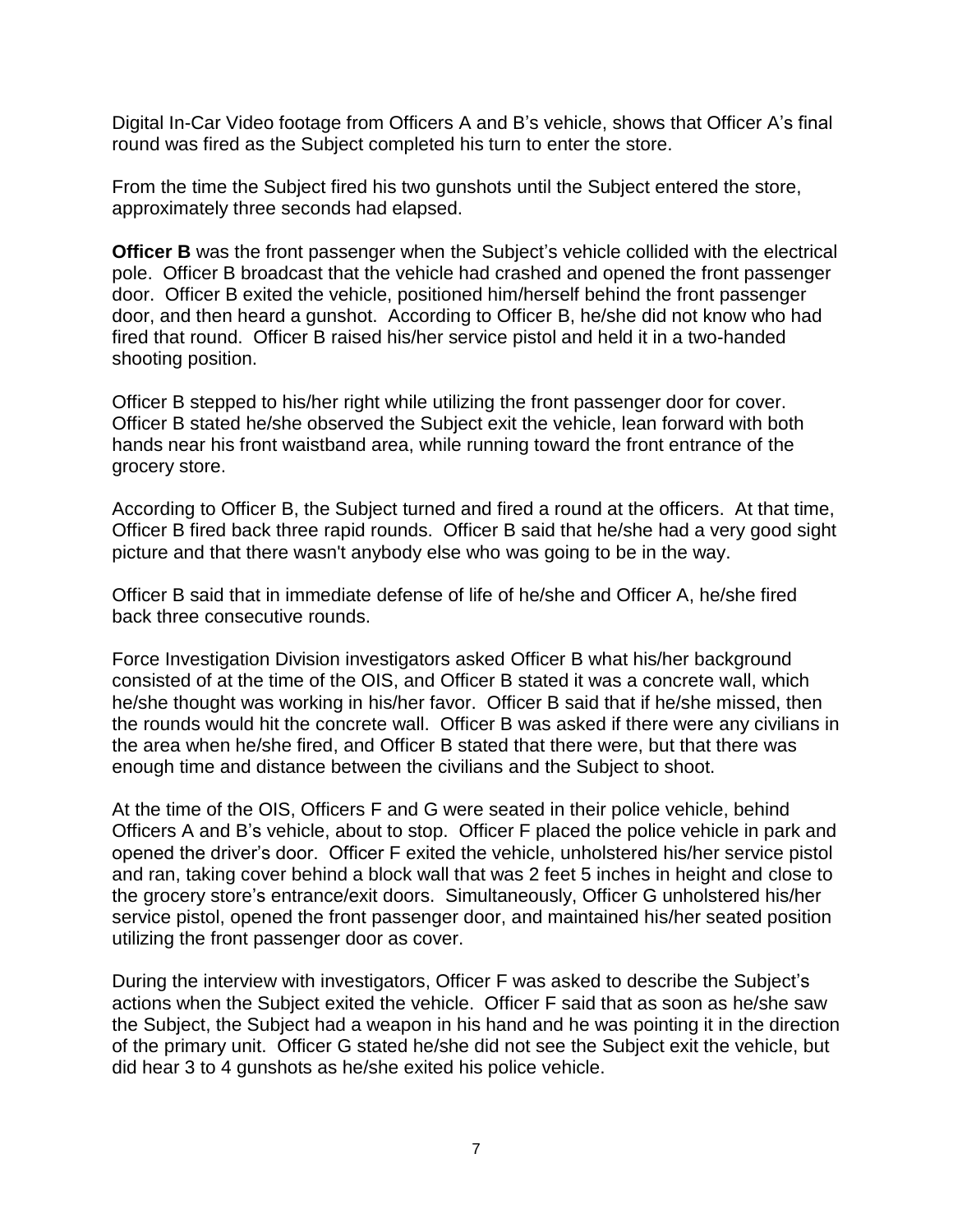Prior to the OIS, several customers and employees of the grocery store, including Victim D, were inside the grocery store when they heard a collision outside of the store. The grocery store's surveillance footage captured Victim D near the Manager's bridge, which is close to the store's exit/entrance doors. Upon hearing the collision, Victim D and other store employees are seen moving toward the entrance/exit, out of the camera's view. It was at this time that gunfire erupted outside between the Subject and Officers A and B.

Officer A's BWV depicts the Subject entering the store via the sliding glass door. After the OIS, the grocery store's video footage captured customers and employees scattering throughout the store as the Subject entered the store. The grocery store's video footage depicts Victim D in front of the Subject as Victim D moved toward the cash registers. The Subject is observed running through a store aisle, past fruit display stands and toward the back of the store, as Witness C enters the store through the entrance/exit door near the Manager's bridge.

The officers' BWV does not depict Victim D exiting the store. Officer A's BWV captured Witness C following the Subject into the store. The grocery store had one surveillance camera inside the business. The surveillance camera was mounted to face toward the interior of the store, which included the manager's bridge, several aisles, and cash registers. The camera did not cover the store's entrance/exit and was not in a position to capture Victim D's exact position at the time of the OIS.

Victim D was the on-duty manager inside the grocery store at the time of the incident. In the grocery store's surveillance video footage, Victim D is seen working in the area of the Manager's bridge (station) for several minutes prior to the incident. Apparently after hearing the collision outside the store, Victim D appears to rush toward the front entrance/exit.

Force Investigation Division investigators asked Officer A if he/she considered pursuing the Subject after the Subject entered the store. Officer A stated he/she did not pursue the Subject because the Subject was armed and still a threat.

Force Investigation Division investigators asked Officer B if he/she considered pursuing the Subject after the Subject entered the store, and Officer B stated that the officers did not pursue the Subject inside because they wanted to calm down from what just happened, regroup, and make sure that both partners were okay. Officer B wanted to wait for other officers to arrive because it wouldn't be smart for them to enter the store by themselves.

The grocery store's surveillance system captured the Subject running toward the front of the store and then stop, adjacent to a fruit display stand. The Subject raised his pistol, took a two-handed shooting position, pointed his pistol in the direction of where Officer F had taken cover, and then the Subject fired a round.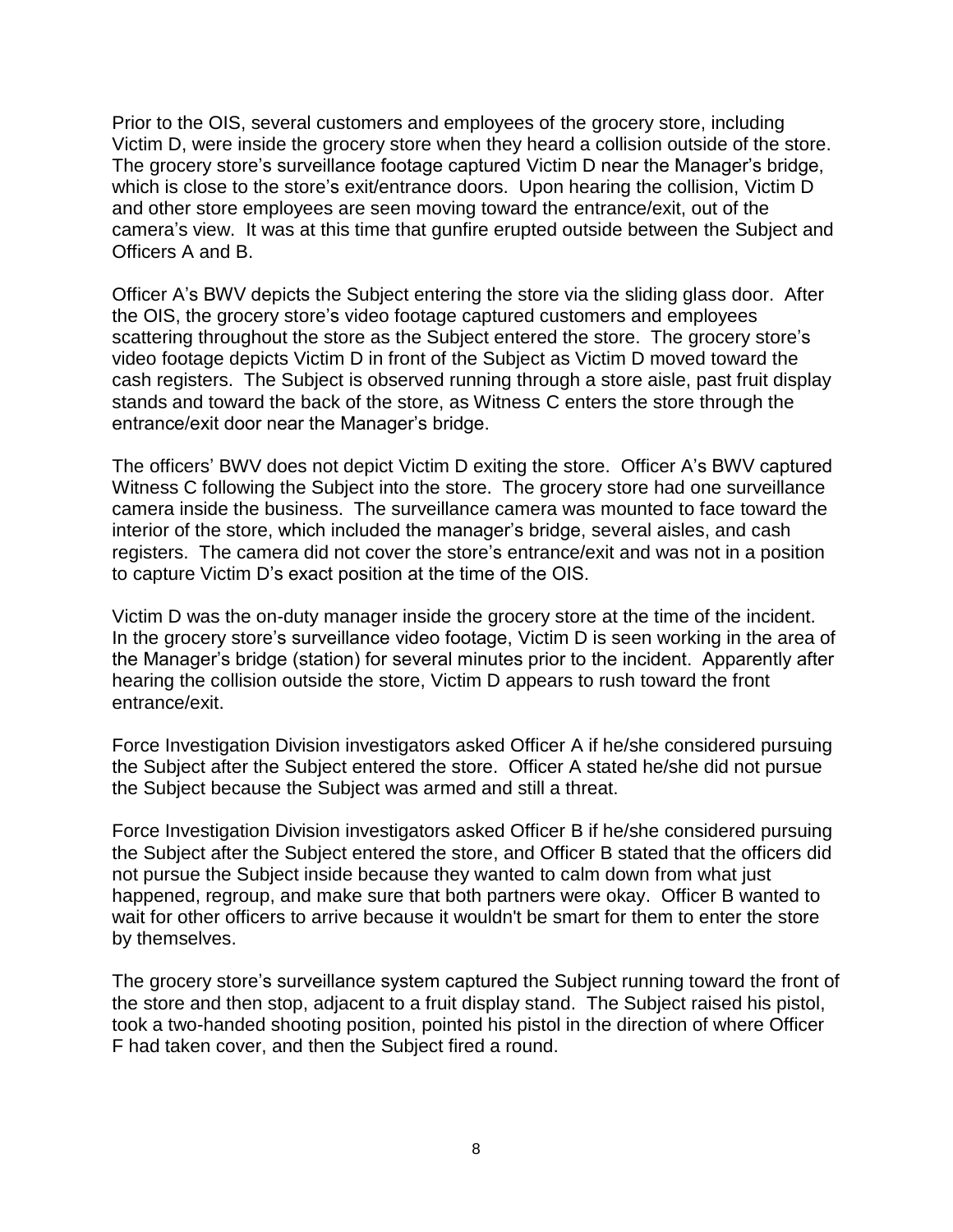Investigators interviewed Witness C, who stated he was about to enter the store when he heard gunfire. Witness C entered the store and observed the Subject running down an aisle and people on the floor. Witness C stated he did not witness the OIS, and at no time did he observe that Victim D had been injured.

The Subject moved slightly, leaned over a fruit display stand in a two-handed shooting stance, and continued to fire at the officers through the glass entrance/exit doors. Simultaneously, Victim D was depicted on video moving toward the Manager's bridge. Upon reaching the Manager's bridge, Victim D knelt on her hands and knees behind the Manager's bridge, where she subsequently collapsed. Unbeknownst to the officers, a bullet fired by an officer had struck Victim D.

According to Officer F, after the Subject entered the store and while behind the block wall, he/she observed the entrance sliding glass door shatter. Officer A stated he/she noticed Officer F behind a block wall and believed the wall would give him/her (Officer A) a better vantage point of the entrance/exit and a better position of cover/concealment. As a result, Officer A left his/her position behind the driver's door of his/her police vehicle and ran toward Officer F.

As Officer A ran toward Officer F, Officer A's BWV microphone captured the sound of the sliding glass door shattering. Officer A took cover behind the block wall, near Officer F, as Officer F advised Officer A that the Subject was shooting through the window. Officer B left his/her position behind the passenger door of his/her vehicle and ran toward the area behind the wall to join Officers A and F.

Officer A's BWV microphone captured an additional gunshot followed by a bullet striking a metal pole that was adjacent to Officers A and F's positions. Officers A, B, and F ducked and remained behind the wall.

Three discharged cartridge cases were recovered inside the grocery store in the area where the surveillance system captured the Subject taking several shooting stances. The Department's Firearms Analysis Unit (FAU) determined the three cartridge cases were fired from the Subject's pistol.

After shooting at the officers from inside the store, the Subject walked around the store, gathered several hostages from within the store, and placed them near the front registers along one portion of the store.

Officer E broadcast a request for additional units for traffic control and for SWAT (Special Weapons and Tactics).

Sergeant D arrived at the scene and declared him/herself the Incident Commander. Sergeant D approached Sergeant B and asked Sergeant B what he/she needed. Sergeant B advised Sergeant D a Command Post (CP) needed to be established. Sergeant D advised Sergeant B that he/she would be the IC and then began to establish a CP.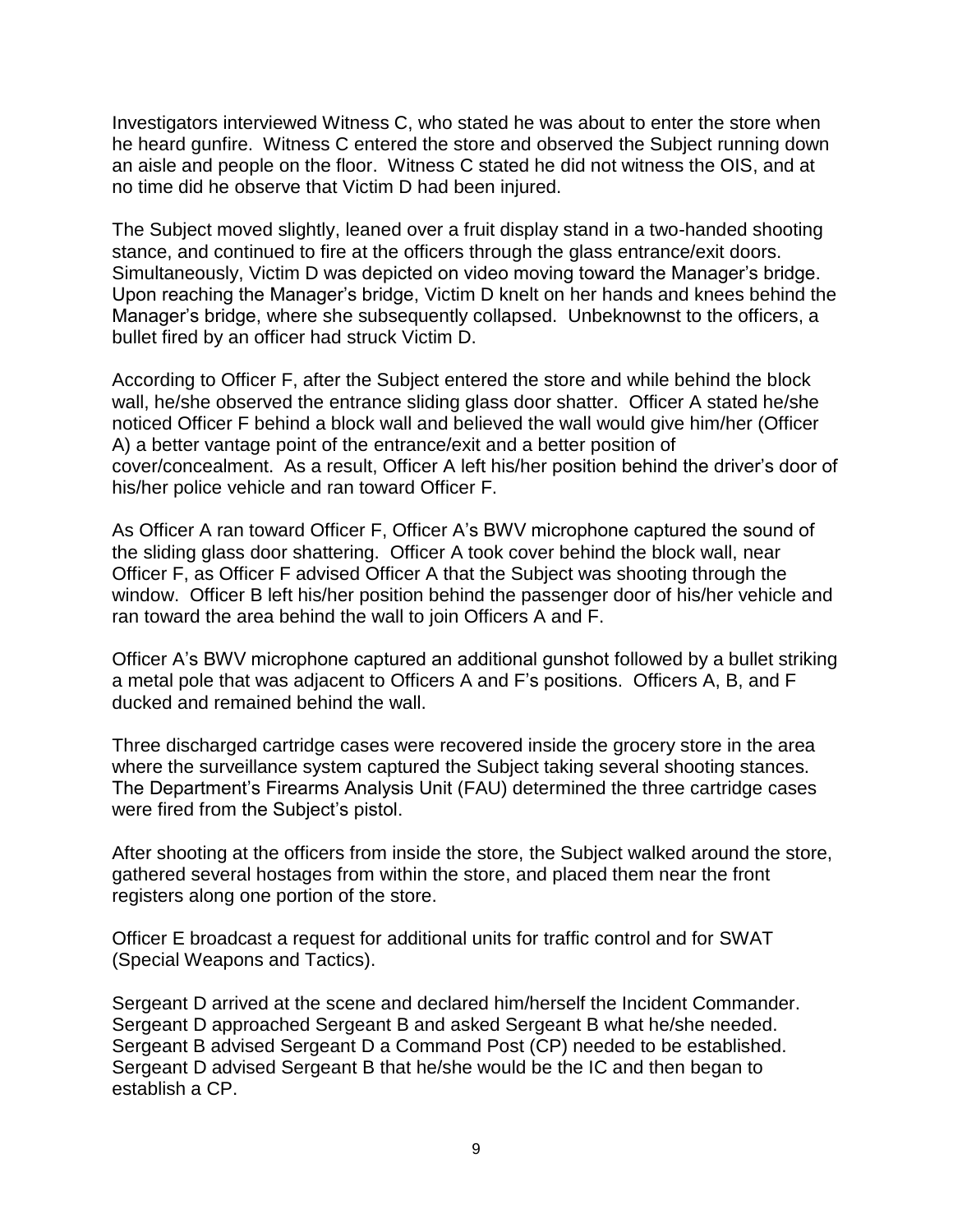DICVS captured a female hostage exiting the grocery store with her hands up. The female approached Sergeant A and advised him/her that the Subject wanted to negotiate. Sergeant A broadcast this information, advising units the Subject was inside the store and wanted to negotiate.

As the Air Unit orbited over the grocery store, Officer E looked inside the stolen vehicle and observed Victim A lying in the front passenger seat and apparently not moving. Officer E broadcast to the ground units that there was an injured person in the car.

Meanwhile, inside the grocery store, Witness D had been at a cash register when he heard gunshots and dropped to the floor. According to Witness D, the Subject approached him, told Witness D he needed to make a phone call, and requested Witness D's cell phone. The Subject took possession of Witness D's cell phone and released him, telling Witness D to give the police his phone number.

Witness D exited the store, approached Sergeants B and E, who had also responded to the incident, and told the sergeants that the Subject was in possession of his cell phone and wanted to talk to them.

Sergeant A approached Sergeant B and told him to formulate a rescue team to remove Victim A from the vehicle. A rescue team was formed.

Prior to approaching and conducting a rescue of Victim A, Sergeant A requested the Air Unit to advise all units at scene that a rescue was about to occur. Sergeant B then requested a Rescue Ambulance (RA) for Victim A and advised CD to have the RA stand by.

Sergeant A dialed Witness D's cellphone number to speak with the Subject. Witness E answered the phone, began a dialogue with Sergeant A, and told Sergeant A the Subject was armed with a gun and suffering from a gunshot wound. Several times throughout this incident, phone calls to the Subject were either disconnected or the Subject would end the phone dialogue.

The rescue team, with their ballistic helmets donned, approached the Subject's vehicle utilizing a police unit as cover. Sergeant B was the team leader. The officers arrived at the Subject's vehicle, approached the front passenger side door, and asked Victim A to open the door. Victim A opened the door, exited the vehicle, and was then placed in the rear passenger seat of the police unit. The rescue team transported Victim A to another location for medical treatment.

Sergeant A again dialed Witness D's phone number, making telephonic contact with the Subject, and attempted to have him surrender. The phone call was disconnected once again.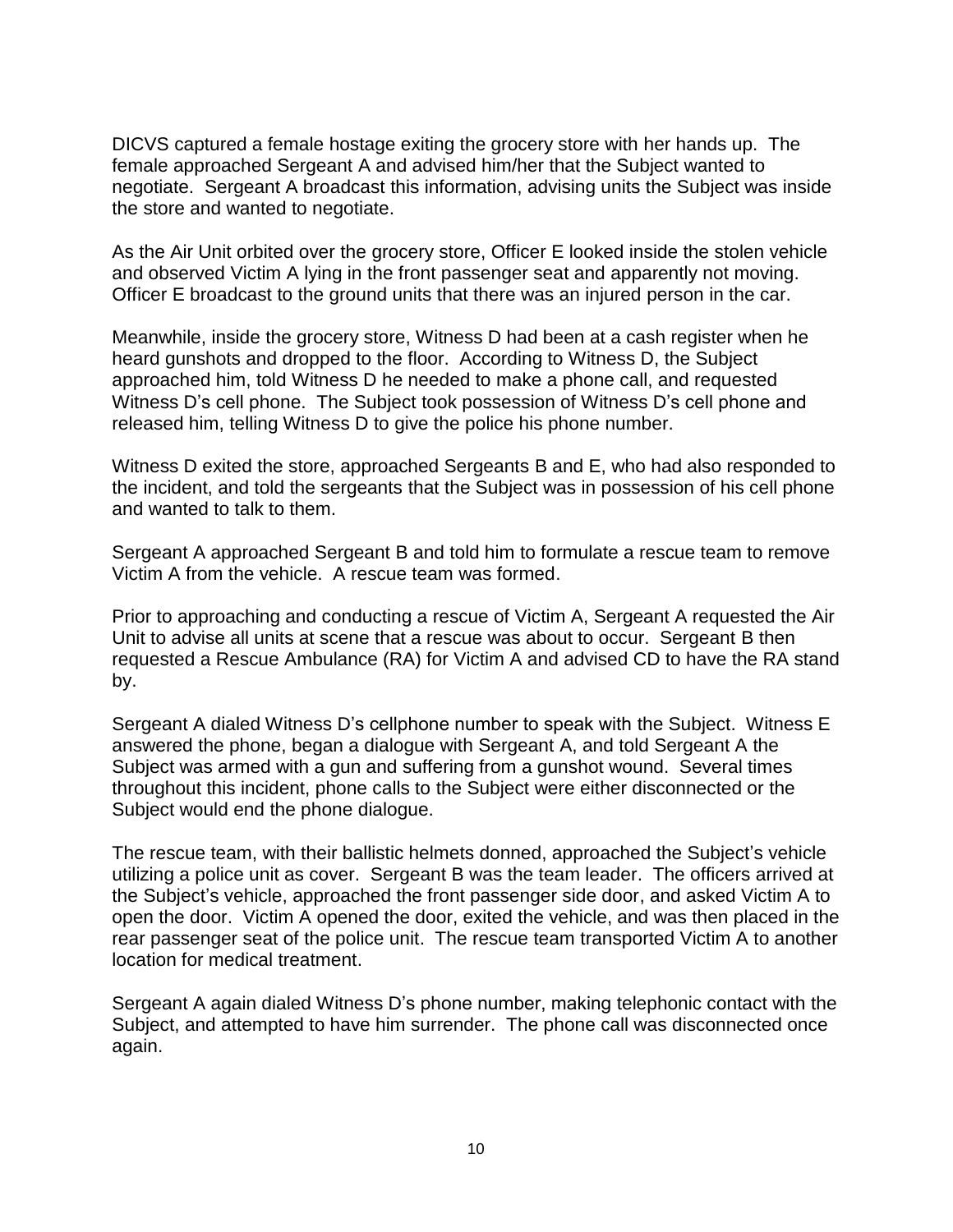Sergeant A re-initiated telephonic contact with the Subject. It was during this conversation that the Subject advised Sergeant A that Victim D was injured and lying on the ground inside the store. According to Sergeant A, the Subject indicated he was going to have two hostages bring Victim D out of the store.

From the time of the OIS until police department personnel became aware Victim D was injured, approximately 18 minutes and 30 seconds had elapsed.

Sergeant A immediately broadcast that there was a victim down inside the grocery store, and advised that the Subject was going to have other hostages bring that person out so they could get medical attention for her.

The grocery store's surveillance video footage captured two hostages, Witnesses F and G, arriving at the manager's bridge as Victim D lay behind the bridge.

Witnesses F and G pulled Victim D around the bridge toward the store exit. As Witnesses F and G approached the exit, Witness F remained in the store as Witness G dragged Victim D out of the store. DICVS depicts Victim D being pulled out of the store and then placed on the sidewalk, close to the store exit.

Immediately, a rescue team began to approach Victim D to perform a rescue. The rescue team had their ballistic helmets donned.

The rescue team approached Victim D and directed Witness G to proceed down the street. Officers picked up Victim D and carried her away from the grocery store.

The officers placed Victim D on the street, utilizing a police vehicle as cover. Sergeant E requested an RA to their location, and advised that Victim D was unconscious and not breathing.

Captain A arrived at the scene and declared him/herself Incident Commander. Captain A began to take command and control of the crime scene and made notifications.

Sergeant E's BWV depicts SWAT Officer Q arriving at scene. Thereafter, Metropolitan Division SWAT personnel, including Lieutenant A, OIC, Sergeant F, Crisis Negotiations Supervisor, and Officer T, Crisis Negotiator, arrived at the scene.

As Sergeant A continued his/her phone dialogue with Witness E and the Subject, Sergeant A's BWV was deactivated. According to Sergeant A, he/she believed his/her Police Rifle sling inadvertently turned off his/her BWV. He/she later reactivated his/her BWV.

LAFD personnel arrived at the scene where Victim D lay. Due to the ongoing tactical situation, Victim D was placed on a gurney and placed in the RA.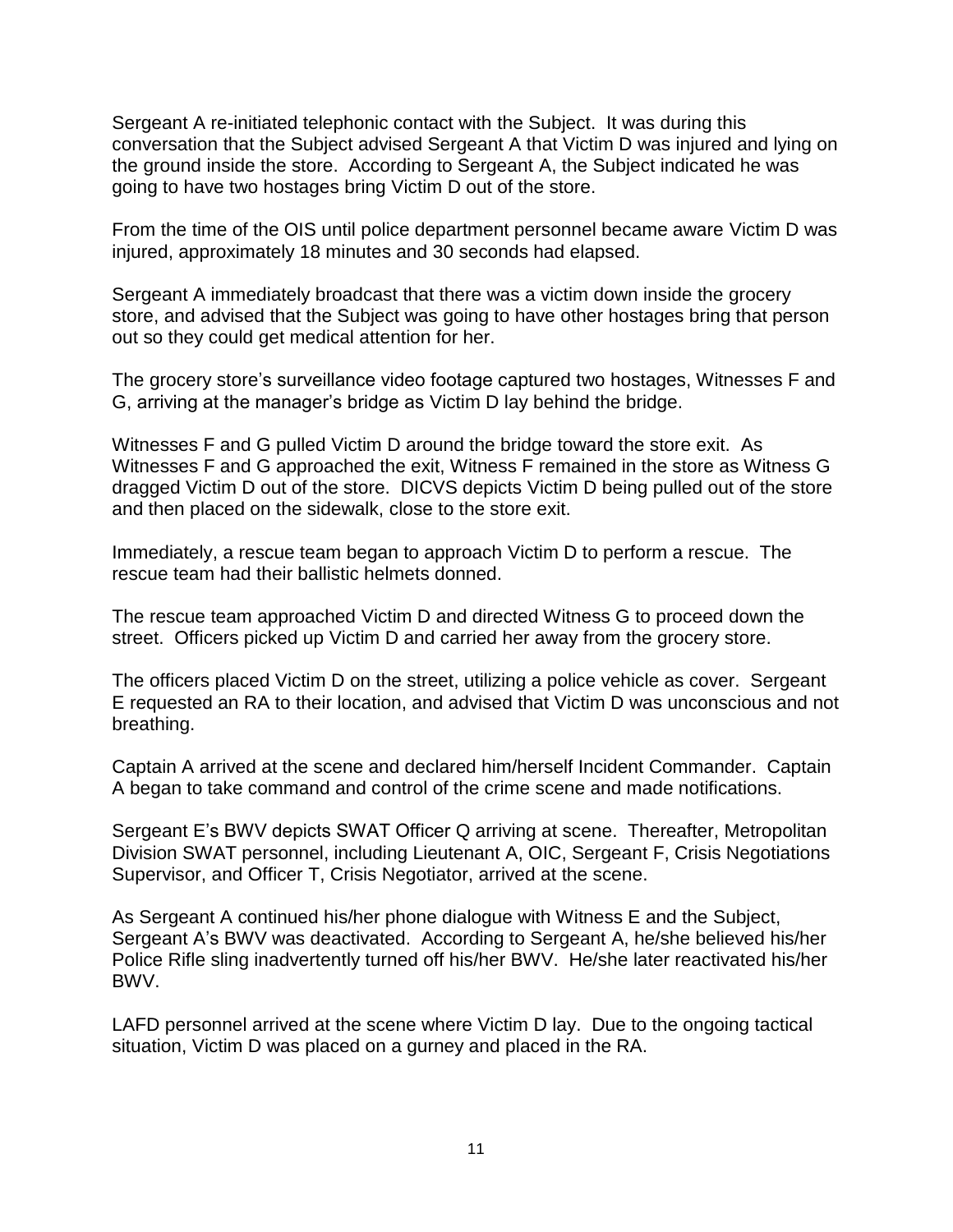Firefighter/Paramedics assessed Victim D and subsequently determined she had passed away.<sup>1</sup> Victim D remained inside the RA until the Coroner's Office conducted its investigation and transported Victim D's remains to the Coroner's Office

Approximately seven minutes transpired between the time of the RA request and the arrival of LAFD personnel at scene.

Metropolitan Division personnel took positions behind the block wall and relieved Officers A, B, and F. Officers A, B, and F holstered their service pistols, met with Sergeants A and E, as Officer F advised Sergeant E that Officers A and B were involved in an OIS. Sergeant E then walked the officers to the CP.

Northeast Patrol Division Sergeant G assumed monitoring duties of Officer B as Northeast Patrol Division Sergeant H assumed monitoring duties of Officer A. The sergeants separated the officers, took possession of their BWVs, and obtained Public Safety Statements (PSS) from them.

The Subject released hostages periodically throughout the lengthy telephonic negotiations with Sergeant A, despite the fact that the telephone conversations were at times disconnected.

According to Sergeant A, the Subject indicated during the dialogue that he was concerned about Victim A and wanted to speak with her. At one point during the dialogue, the Subject told Sergeant A he would free the hostages once he spoke with Victim A.

According to Captain A, SWAT took over the tactical responsibilities for this incident. A tactical plan was developed by SWAT personnel and approved by Captain A. A team of SWAT personnel conducted a stealth entry into the grocery store via a rear door and positioned themselves inside a refrigerator. This position allowed SWAT personnel to have a visual of the Subject and gave them the opportunity to quickly initiate Immediate Action Rapid Deployment if necessary.

A SWAT armored rescue vehicle positioned itself in front of the grocery store's entrance/exit.

Witness E advised Sergeant A that the Subject would allow himself to be handcuffed and then surrender. At the direction of Sergeant C, Officer Q obtained a set of handcuffs and then tossed the handcuffs into the store via the sliding glass door.

The grocery store's surveillance footage depicts Witness F walking toward the exit. Witness F retrieved the set of handcuffs and returned to the Subject and the remaining hostages.

l

<sup>1</sup> As previously noted in this report, the investigation later determined that Victim D was the civilian manager who worked at the grocery store and was the person who had passed away as a result of being struck by gunfire. See, *supra*, at 8-9.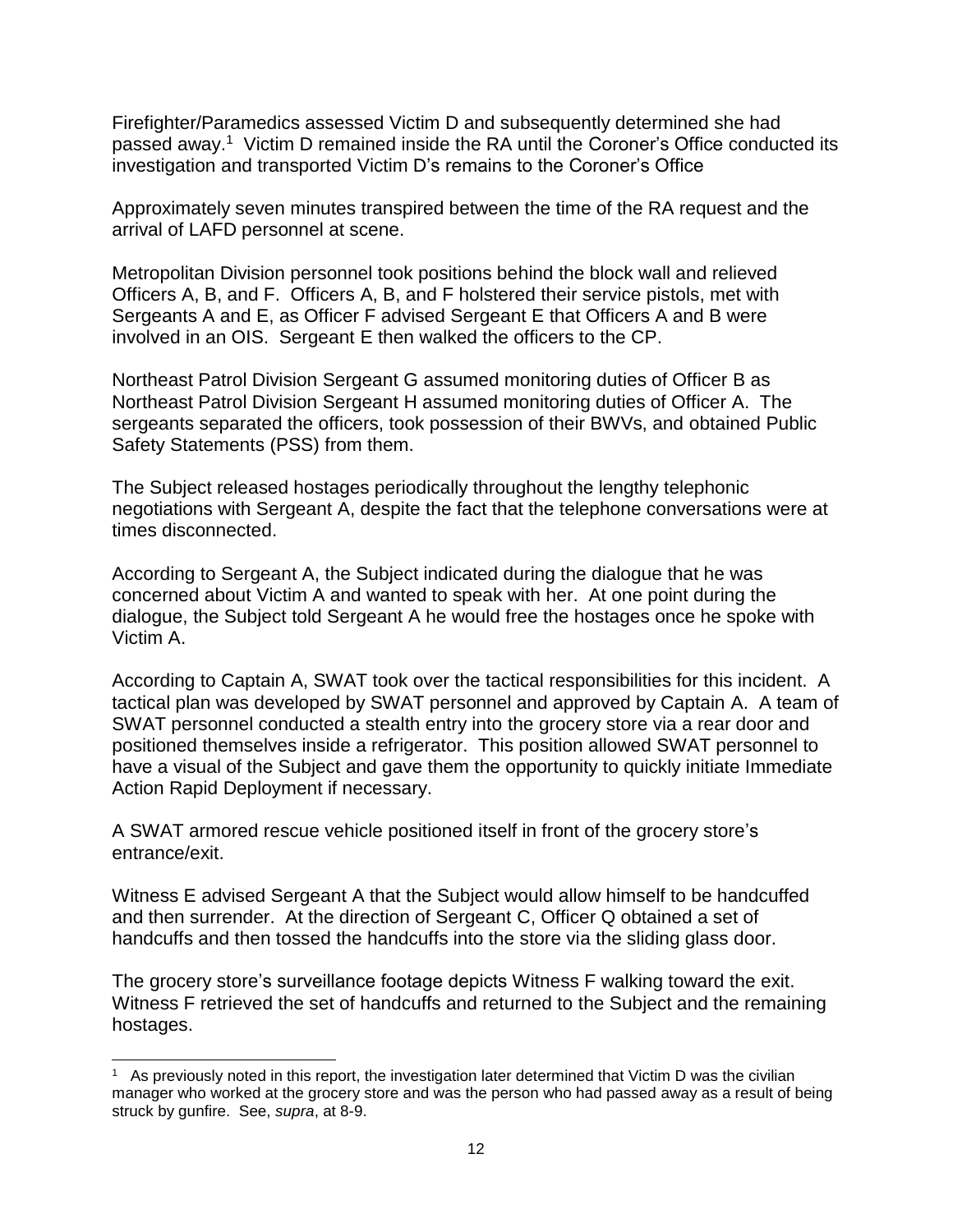Officer T took over negotiations from Sergeant A as the hostage ordeal continued.

SWAT personnel responded to the hospital and obtained an audio recording of Victim A. The recording was sent to Sergeant F and then played for the Subject to address his concerns regarding Victim A's condition.

Eventually, the Subject agreed to be handcuffed, at which time the Subject placed his hands in front of his body and allowed Witness E to handcuff him. Witness E took the gun from the Subject, and placed the gun in a grocery store bag.

The firearm was recovered and examined by FSD. The pistol was loaded with one 9mm cartridge in the magazine and one unfired 9mm cartridge in the chamber.

After the Subject was handcuffed, hostage Witnesses E, F, H, and I stood up and formed a circle around the Subject. Witness E advised Officer T that the Subject had been handcuffed and that they would be exiting the store. The hostages and the Subject exited the store, at which time the Subject was taken into police custody.

From the time the Subject entered the store until he was taken into police custody, approximately 3 hours and 9 minutes had elapsed.

A Rescue Ambulance was summoned from the CP and assigned to transport the Subject to the hospital. Firefighter/Paramedics contacted the Subject and provided medical treatment for a gunshot wound to the Subject's left arm.

Force Investigation Division reviewed all documents and circumstances surrounding the separation, monitoring, and the admonition not to discuss the incident to officers prior to being interviewed by FID investigators. Protocols and supervisor assessments were documented.

# **Los Angeles Board of Police Commissioners' Findings**

The BOPC reviews each Categorical Use of Force incident based upon the totality of the circumstances, namely all of the facts, evidence, statements and all other pertinent material relating to the particular incident. In every case, the BOPC makes specific findings in three areas: Tactics of the involved officer(s); Drawing/Exhibiting of a firearm by any involved officer(s); and the Use of Force by any involved officer(s). Based on the BOPC's review of the instant case, the BOPC made the following findings:

# **A. Tactics**

The BOPC found Captain A's, Lieutenant A's, and Sergeants A, B, and E's, along with Officers A and B's, tactics to warrant a Tactical Debrief.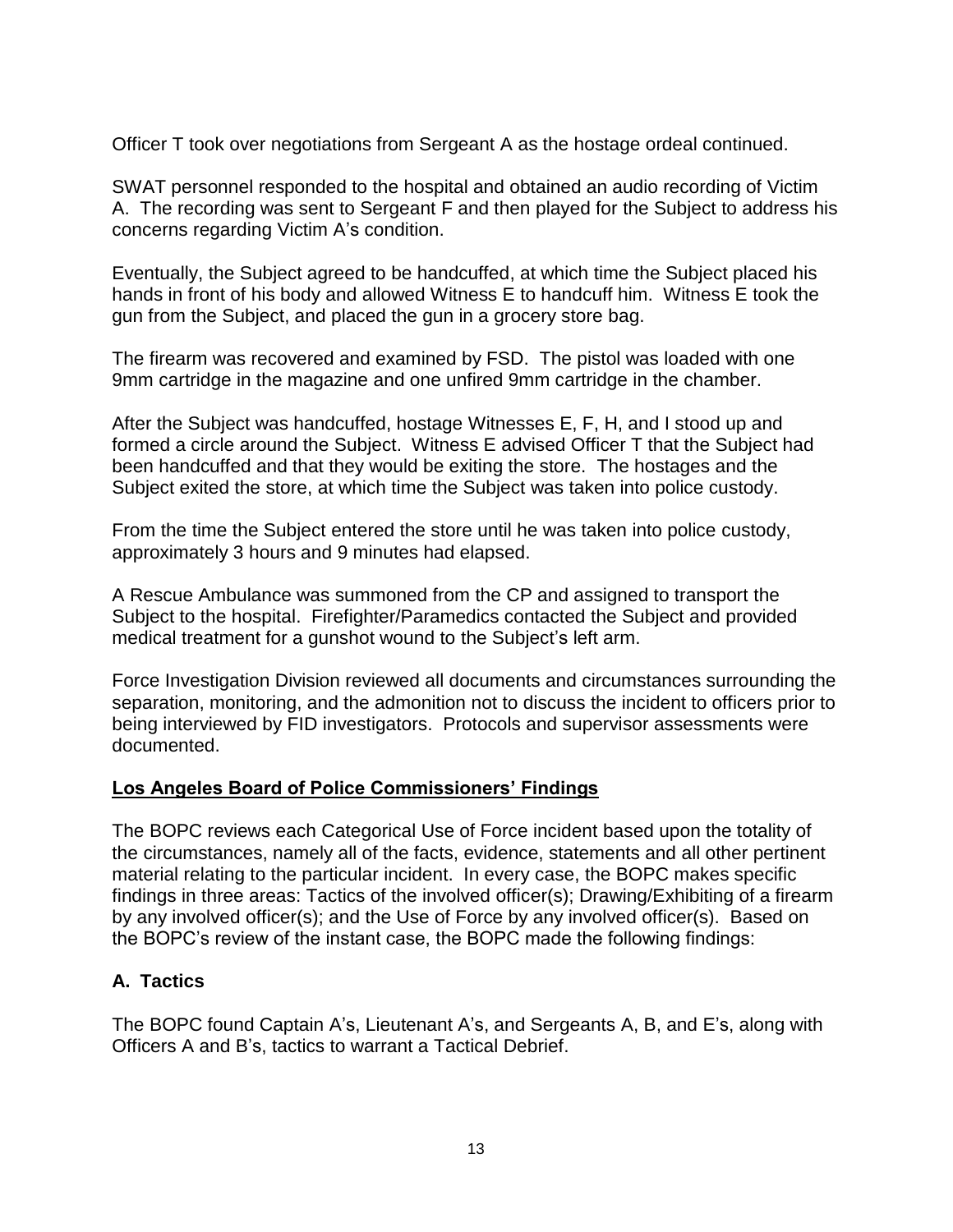# **B. Drawing and Exhibiting**

The BOPC found Officers A and B's drawing and exhibiting of a firearm to be In Policy.

# **C. Lethal Use of Force**

The BOPC found Officers A and B's lethal use of force to be In Policy.

# **Basis for Findings**

In making its decision in this matter, the Commission is mindful that every "use of force by members of law enforcement is a matter of critical concern both to the public and the law enforcement community. It is recognized that some individuals will not comply with the law or submit to control unless compelled to do so by the use of force; therefore, law enforcement officers are sometimes called upon to use force in the performance of their duties. It is also recognized that members of law enforcement derive their authority from the public and therefore must be ever mindful that they are not only the guardians, but also the servants of the public. The Department's guiding value when using force shall be reverence for human life. Officers shall attempt to control an incident by using time, distance, communications, and available resources in an effort to de-escalate the situation, whenever it is safe and reasonable to do so. When warranted, Department personnel may objectively use reasonable force to carry out their duties. Officers who use unreasonable force degrade the confidence of the community we serve, expose the Department and fellow officers to legal and physical hazards, and violate the rights of individuals upon whom unreasonable force is used. Conversely, officers who fail to use force when warranted may endanger themselves, the community and fellow officers." (Use of Force Policy, Los Angeles Police Department Manual.)

The Commission is cognizant of the legal framework that exists in evaluating use of force cases, including the United States Supreme Court decision in Graham v. Connor, 490 U.S. 386 (1989), that:

"The reasonableness of a particular use of force must be judged from the perspective of a reasonable officer on the scene, rather than with the 20/20 vision of hindsight. The calculus of reasonableness must embody allowance for the fact that police officers are often forced to make split-second judgments – in circumstances that are tense, uncertain and rapidly evolving – about the amount of force that is necessary in a particular situation."

The Commission is further mindful that it must evaluate the actions in this case in accordance with existing Department policies. Relevant to our review are Department policies that relate to the use of force:

Law enforcement officers are authorized to use deadly force to: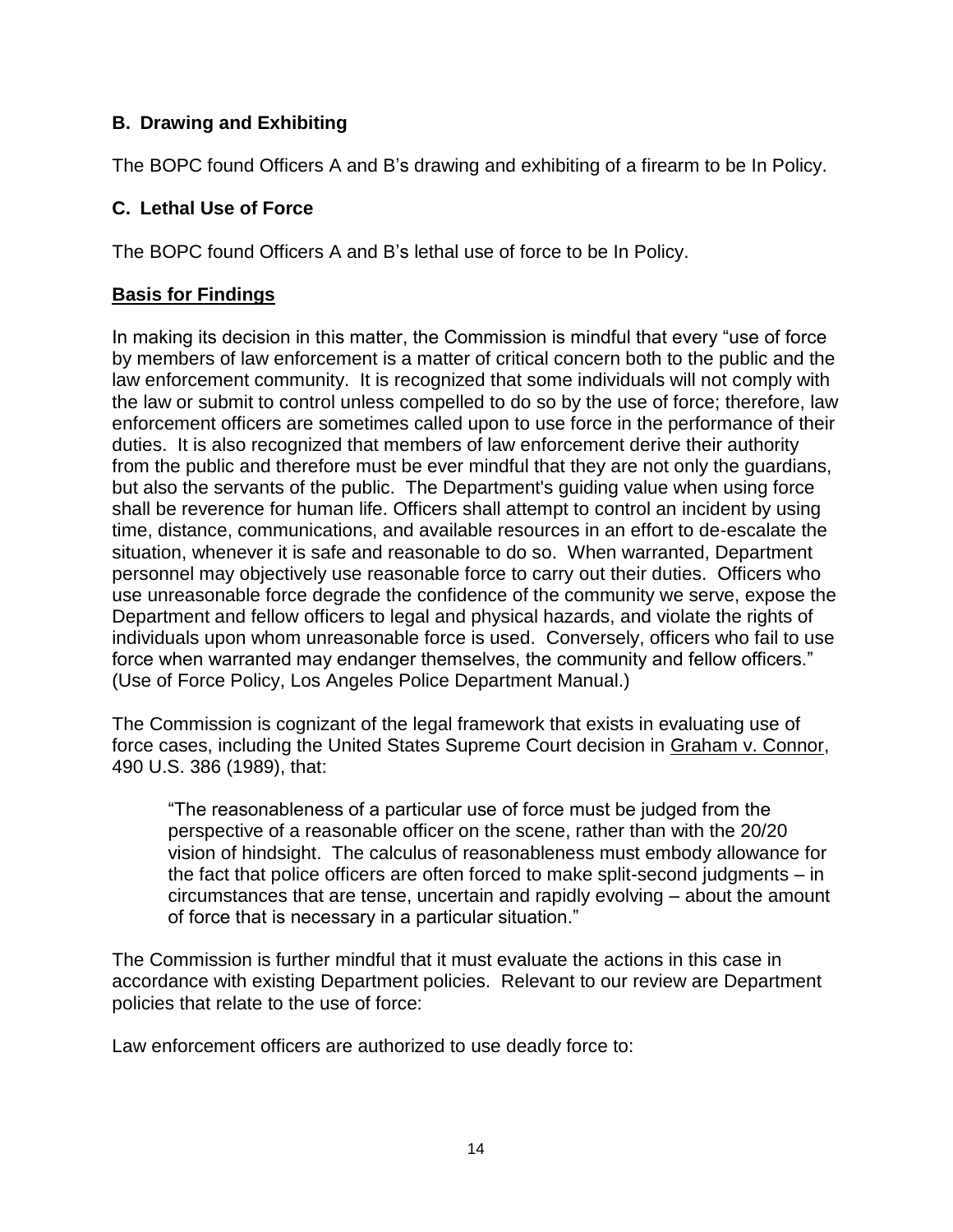- Protect themselves or others from what is reasonably believed to be an imminent threat of death or serious bodily injury; or
- Prevent a crime where the subject's actions place person(s) in imminent jeopardy of death or serious bodily injury; or
- Prevent the escape of a violent fleeing felon when there is probable cause to believe the escape will pose a significant threat of death or serious bodily injury to the officer or others if apprehension is delayed. In this circumstance, officers shall to the extent practical, avoid using deadly force that might subject innocent bystanders or hostages to possible death or injury.

The reasonableness of an Officer's use of deadly force includes consideration of the officer's tactical conduct and decisions leading up to the use of deadly force. (Use of Force Policy, Los Angeles Police Department Manual.)

An officer's decision to draw or exhibit a firearm should be based on the tactical situation and the officer's reasonable belief that there is a substantial risk that the situation may escalate to the point where deadly force may be justified. (Los Angeles Police Department Manual.)

Tactical de-escalation involves the use of techniques to reduce the intensity of an encounter with a suspect and enable an officer to have additional options to gain voluntary compliance or mitigate the need to use a higher level of force while maintaining control of the situation. Tactical de-escalation does not require that an officer compromise his or her safety or increase the risk of physical harm to the public. De-escalation techniques should only be used when it is safe and prudent to do so. (Tactical De-Escalation Techniques, October 2016.)

# **A. Tactics**

• In its analysis of this incident, the BOPC identified the following tactical considerations:

# **1. Public Safety at Critical Incidents**

Lieutenant A allowed a citizen to become involved in the tactical resolution of the incident by receiving handcuffs from the officers and taking them to the Subject.

In this case, officers were faced with an armed Subject in a position of tactical advantage, who was holding hostages. Lieutenant A and the CNT personnel were faced with limited tactical options to safely resolve what was a complex and perilous situation.

Through negotiations, the Subject agreed to surrender if he could handcuff himself and exit voluntarily. A tactical plan was formulated to have a citizen who was already inside the grocery store take handcuffs to the Subject. Prior to this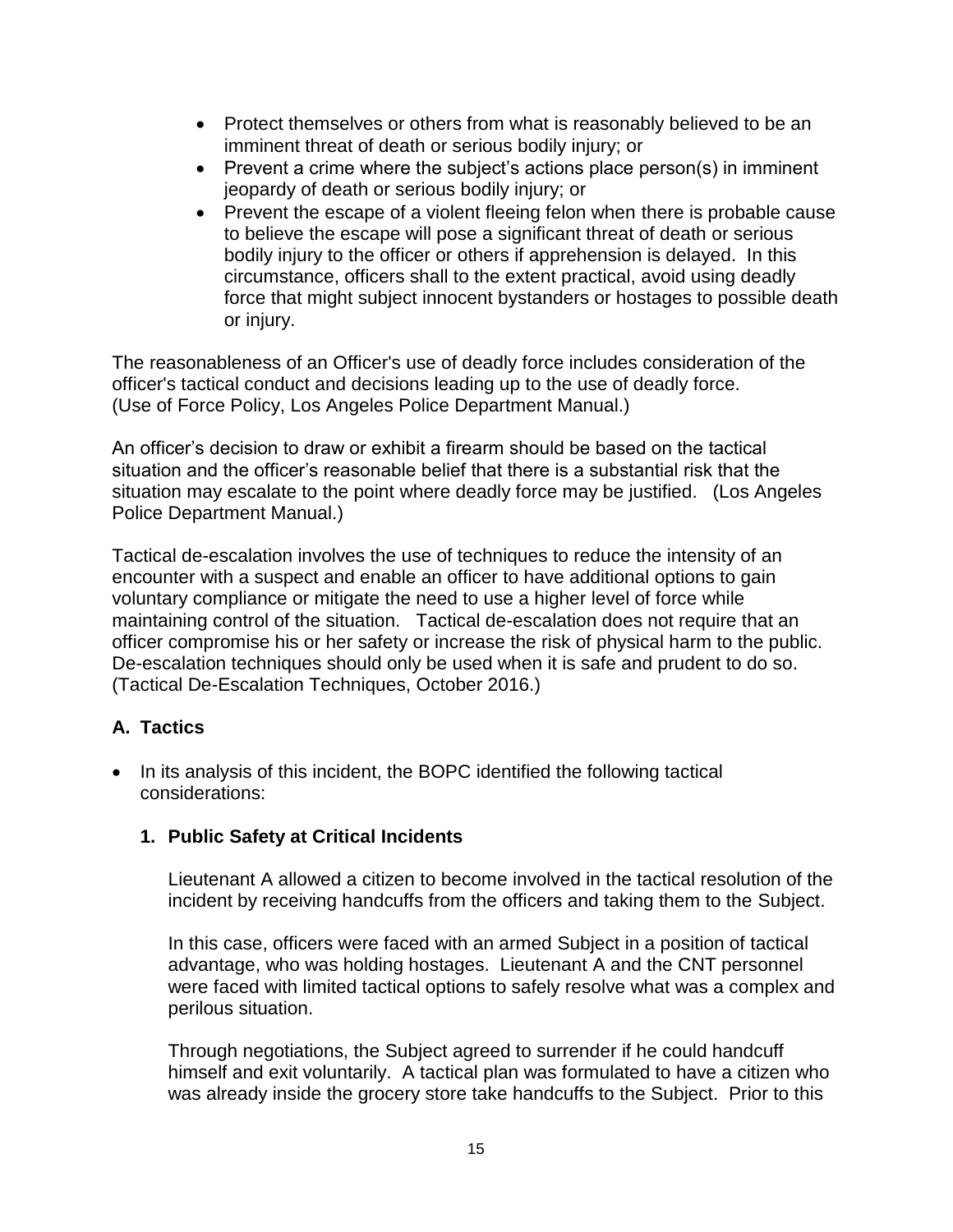occurring, Lieutenant A ensured a plan was in place, utilizing the SWAT team inside the grocery store, to take immediate action if the citizens' safety was jeopardized. This plan was approved by Lieutenant A. Lieutenant A acknowledged that this was an unconventional tactic; however, he/she believed it was the best option to resolve the situation peacefully and without any additional loss of life.

Based on the totality of the circumstances, the BOPC determined that Lieutenant A's actions were a substantial deviation, with justification, from approved Department tactical training.

## **2. Basic Firearm Safety Rules**

A review of Officer B's Body Worn Video (BWV) captured Officer B covering his/her right leg with his/her service pistol while seated inside the police vehicle. In this case, Officer B had understandably unholstered his/her service pistol in response to the Subject firing at him/her and Officer A. Nonetheless, for his/her own safety, Officer B was to be reminded of adhering to the Basic Firearms Safety Rules.

## **3. Immediate Action Rapid Deployment (IARD) vs. Barricaded Subject**

The investigation revealed that officers determined the Subject was not actively shooting hostages inside the grocery store and treated the incident as a scenario that involved a Barricaded Subject. In this case, the BOPC determined that this was the best decision given the circumstances of this specific incident. The BOPC recommended that the involved personnel discuss the differences between IARD and Barricaded Subject incidents in order to enhance future tactical performance.

### **4. Firearm's Magazine Inspection**

The investigation revealed that Officers A and B conducted a magazine inspection during the tactical incident. In this case, this inspection momentarily left the officers with only one round in their service pistols while still faced with a potentially deadly threat. To maximize performance and safety, the officers were reminded that while faced with a deadly threat, they were to either conduct a tactical reload, in-battery reload, or leave their magazines seated in their service pistols.

### **5. Ballistic Helmets**

The investigation revealed that some of the officers did not don their ballistic helmets during this incident. All involved personnel were reminded of the importance of donning their ballistic helmets as soon as feasible while involved in a tactical situation with an armed suspect.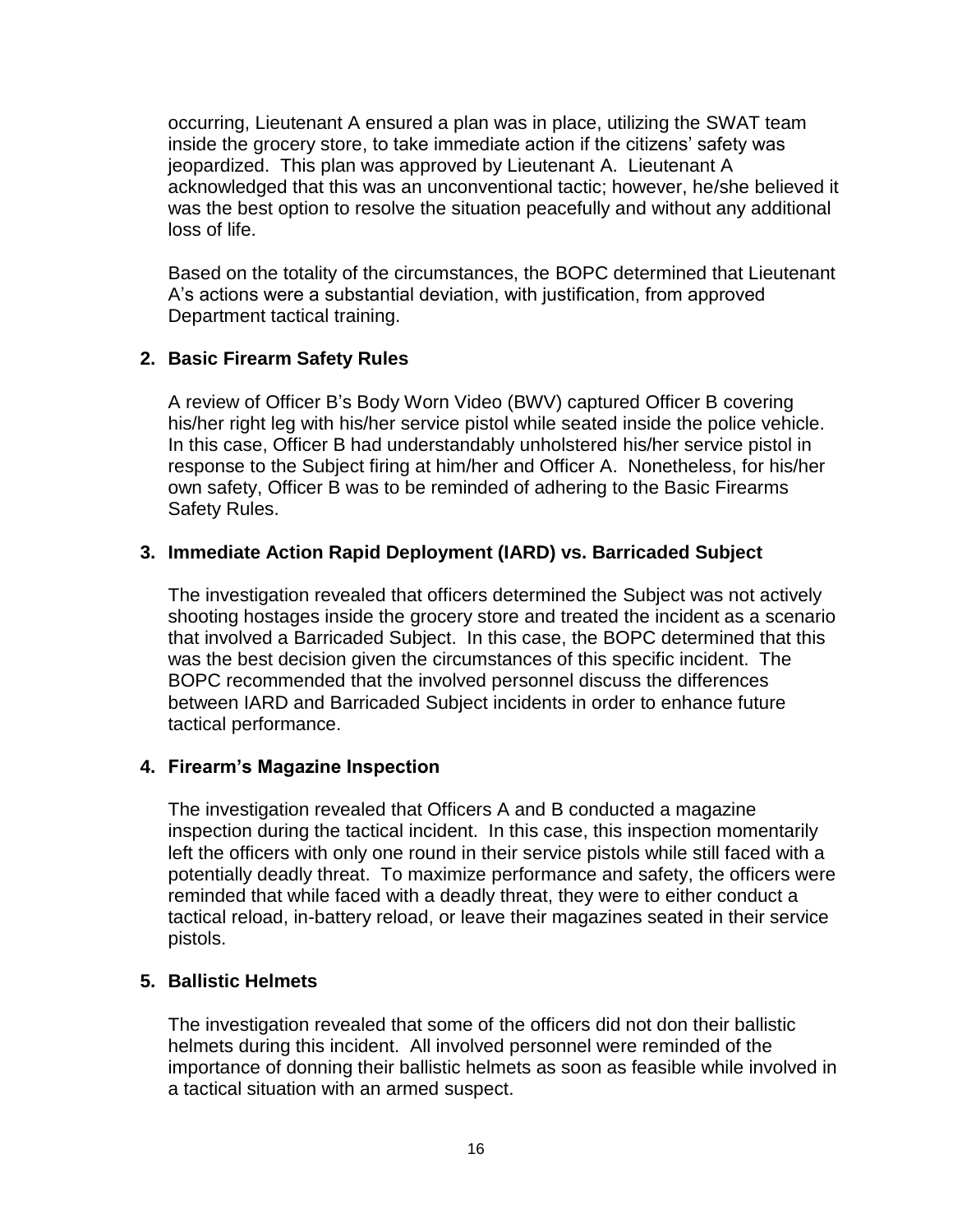These topics were to be discussed at the Tactical Debrief.

#### • **Command and Control**

Sergeant A declared him/herself as the IC during the vehicle pursuit. After the OIS, Sergeant A assessed the situation, directed the deployment of two Patrol Rifles, and identified a need for a third Patrol Rifle. Sergeant A was unable to locate a third officer with a Patrol Rifle, so he/she made a deliberate decision to turn Command and Control over to Sergeant B and deployed his/her own Patrol Rifle.

The BOPC would have preferred that Sergeant A stay in a position of Command and Control, however, the BOPC believed Sergeant A's actions were reasonable given the tactical situation and acknowledged his/her deliberate act to verify that another supervisor was assuming the position of IC.

Sergeant B assumed the role of IC from Sergeant A and formulated a rescue team to extract Victim A from inside the Subject's vehicle.

Sergeant E arrived and assisted Sergeants A and B with formulating plans to conduct victim rescues. Sergeant E then formulated a tactical plan to rescue multiple children who were inside parked vehicles to the rear of the grocery store.

Sergeant D arrived after the OIS and established a Command Post.

Captain A arrived at the location and assumed the role of IC from Sergeant D. Throughout the incident, Captain A was notified of, and approved, the tactical operations.

Lieutenant A arrived at the scene, directed, and approved all SWAT operations, including CNT.

Sergeant H separated, monitored, and obtained a Public Safety Statement (PSS) from Officer A.

Sergeant G separated, monitored, and obtained a PSS from Officer B.

The actions of these supervisors were consistent with Department supervisory training and met the BOPC's expectations of field supervisors during a critical incident.

• The evaluation of tactics requires that consideration be given to the fact that officers are forced to make split-second decisions under very stressful and dynamic circumstances. Tactics are conceptual and intended to be flexible and incident specific, which requires that each incident be looked at objectively and the tactics be evaluated based on the totality of the circumstances.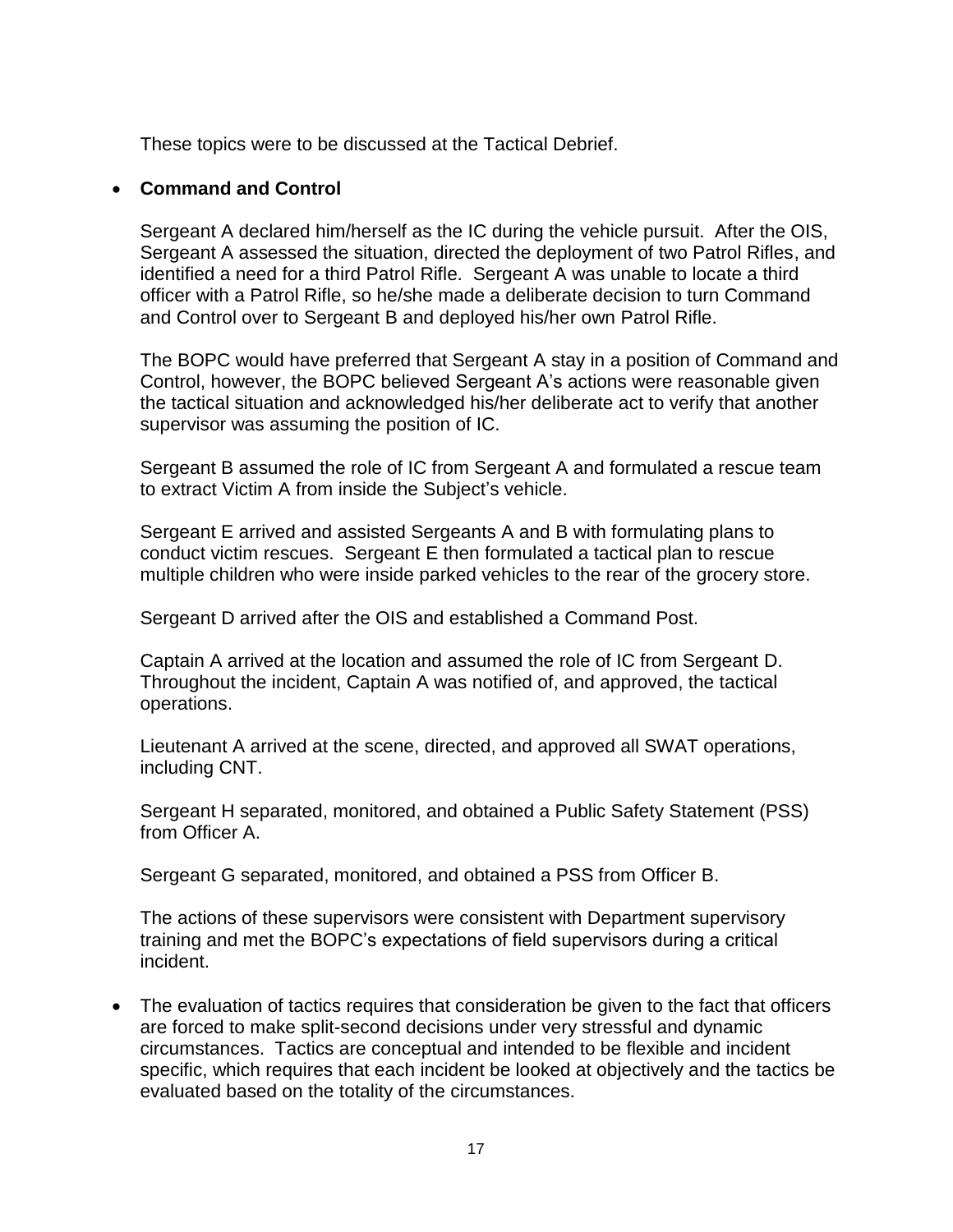Each tactical incident also merits a comprehensive debriefing. In this case, there were identified areas where improvement could be made. A Tactical Debrief is the appropriate forum for the involved personnel to discuss individual actions that took place during this incident.

Therefore, the BOPC found Captain A, Lieutenant A, Sergeants A, B, and E, along with Officers A and B's tactics to warrant a Tactical Debrief.

# **B. Drawing and Exhibiting**

• According to Officer B, during the vehicle pursuit, the Subject's vehicle lost speed after losing a tire, which caused Officer A to close the distance on the Subject. Believing that the Subject was armed, Officer B drew his/her service pistol in the event the Subject stopped his vehicle. The Subject subsequently picked up speed, and the officers continued in pursuit as Officer B re-holstered his/her service pistol**.**

According to Officer B, after the Subject fired at the officers during the vehicle pursuit, he/she drew his/her service pistol a second time.

- According to Officer A, the Subject collided into an electrical pole in front of a grocery store. The Subject exited his vehicle, immediately turned towards officers, took a shooting stance while pointing a handgun, and fired at officers. Officer A exited the police vehicle, drew his/her service pistol, and assumed a position of cover behind the drivers' side ballistic door panel.
- According to Sergeant A, he/she wanted a rifle operator to provide cover for the officers behind the wall but could not locate any. Sergeant A then made a deliberate decision to turn Command and Control over to Sergeant B and deployed his/her Patrol Rifle.

Based on the totality of the circumstances, the BOPC determined that an officer with similar training and experience as Sergeant A, along with Officers A and B, while faced with similar circumstances, would reasonably believe that there was a substantial risk the situation may escalate to the point where deadly force may be justified.

Therefore, the BOPC found Sergeant A, along with Officers A and B's drawing and exhibiting of a firearm to be In Policy.

## **C. Lethal Use of Force**

• **Officer A** – (pistol, five rounds)

According to Officer A, the Subject exited his vehicle, immediately turned towards the officers, took a shooting stance while pointing a handgun, and fired at the